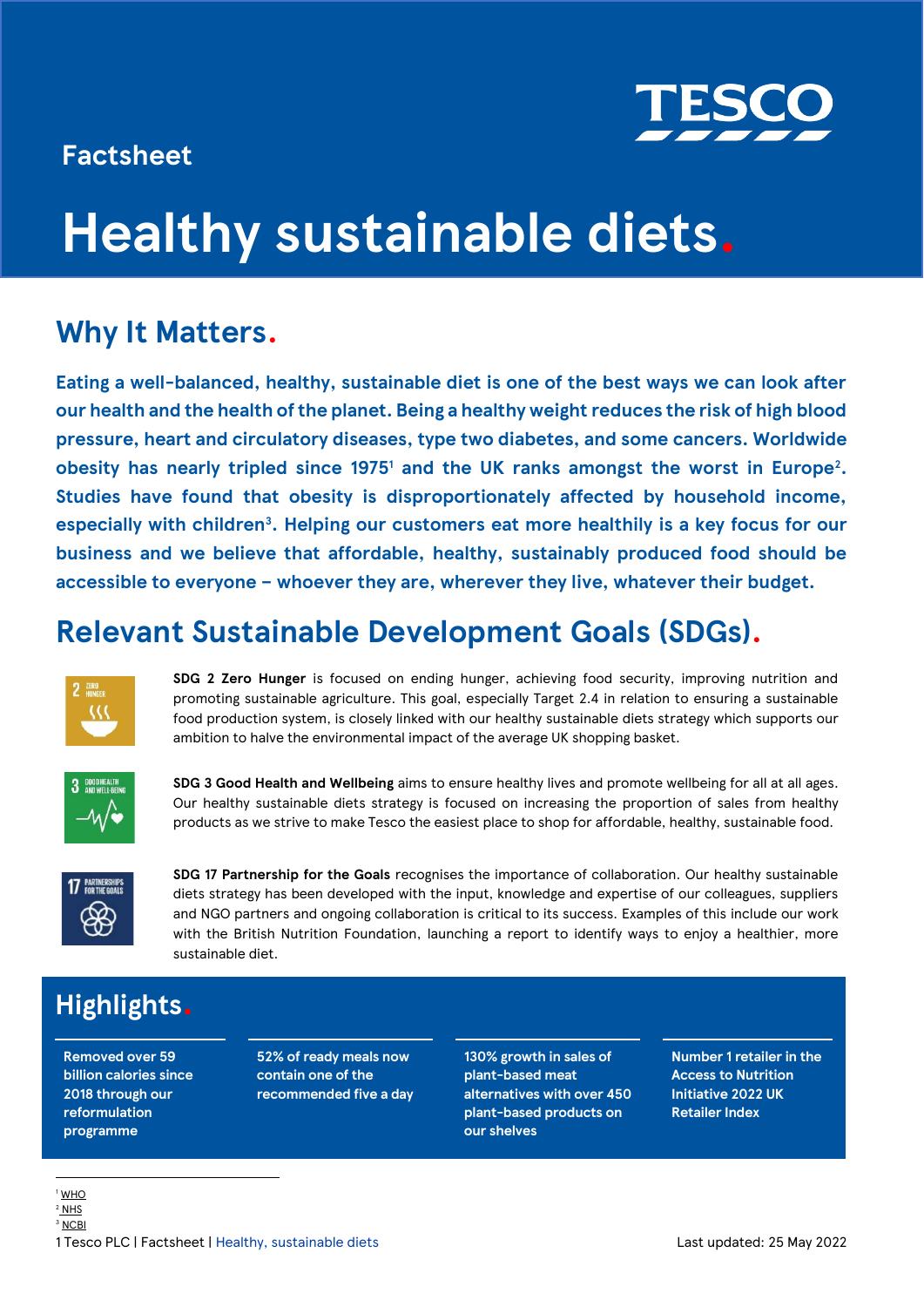### **Our Approach.**

**We are committed to helping our customers enjoy a better-balanced diet and our industry-leading commitments will improve the health profile of products along with making Tesco the easiest place to shop for affordable, healthy, sustainable food.**

Our customers tell us they face challenges when it comes to selecting healthier options. Whether it is a lack of the right information, time, or the perceived extra-cost of making healthier choices, we want to make it easier for our customers to make the healthier option the easier option. We have worked with the British Nutrition Foundation to launch *[A balanced diet for a better future](https://www.tescoplc.com/media/756844/a-balanced-diet-for-a-better-future.pdf)*, a report which outlines how we can all enjoy a healthier, more sustainable diet. We know that rising inflation is at the front of customers' minds. Our commitment to value is unwavering, and now more than ever, it is essential that customers can rely on Tesco to ensure price is not a barrier to eating healthily.

Our healthy, sustainable diets strategy aims to make eating a better-balanced diet easy and enjoyable, through actions including reformulation of product recipes to improve the health profile of products; changes to promotions and pricing to remove barriers to buying healthy food; and a further expansion of our marketleading plant-based and healthier ranges. Our commitments for UK/ROI are:

- **Increasing sales of healthy products, as a proportion of total sales, to 65% by 2025;**
- **Increasing sales of plant-based meat alternatives by 300% by 2025; and**
- **Making products healthier through reformulation,**  including increasing the percentage of ready meals that contain at least one of the recommended five a day to 66% by 2025**.**

We are currently working towards the implementation of new laws in England to restrict the promotion and prominent location of certain high fat, salt, sugar (HFSS) foods and drinks. We welcome the UK Government's ongoing focus on obesity and are working to ensure we implement the changes effectively and communicate the changes to customers. This forms part of our wider strategic approach to healthy and sustainable diets, and the work we are doing to deliver against our health commitments.

In May 2021, we extended our ambitious health strategy to help customers in Central Europe eat more healthily, and to further improve access to healthy alternatives for Booker's business customers. Our commitments are:

### **Central Europe**

- **Increase sales of healthier products** on a similar trajectory to our UK ambitions, by developing the appropriate methodology to establish our baseline and targets by the end of 2022.
- **Increase sales of plant-based meat alternatives by 300% by 2025**.
- **Develop a plan to make own brand products healthier through reformulation in all three countries.**

#### **Booker**

- **Set up an online portal** that provides a recipe management, allergy & nutritional tool for our business caterers.
- **Offer business customers a range of plant-based products**.
- **Accelerate the roll-out of front-of-pack nutritional information** on Booker's retail products, consistent with the policy applied to Tesco products.
- Make products healthier by seeking to improve the health profile every time we review a product, and to offer a healthier alternative in all key categories.

Progress against these targets is outlined below.

### **Providing healthier, more sustainable products without compromising on taste**

Our reformulation programme means that customers can enjoy their favourite products knowing they are better for them. Through reformulation, we have made hundreds of the products our customers enjoy healthier by reducing calories, fat, sugar and salt and increasing fruit, vegetable and fibre content without compromising on taste. Initiatives include:

- − **Reducing calories** in popular product categories which contribute the most calories to families' shopping baskets, such as ready meals, biscuits, pies and cakes. Since 2018, we have removed over 59 billion calories from our products in the UK.
- − **Reducing sugar** across a range of products including Own Brand yoghurts, cereals, cakes and cooking sauces.
- **Increasing fibre content** in products where it naturally occurs. For example, we have added wheat fibre into our garlic bread and added wholemeal wheat flour to the pastry in our pies and slices.
- − **Rebalancing protein** across our products to include more from plant-based sources.
- − **Increasing vegetable content** of our Own Brand chilled and frozen ready meals ranges, including Beautifully Balanced, in support of one of our Peas Please Pledges.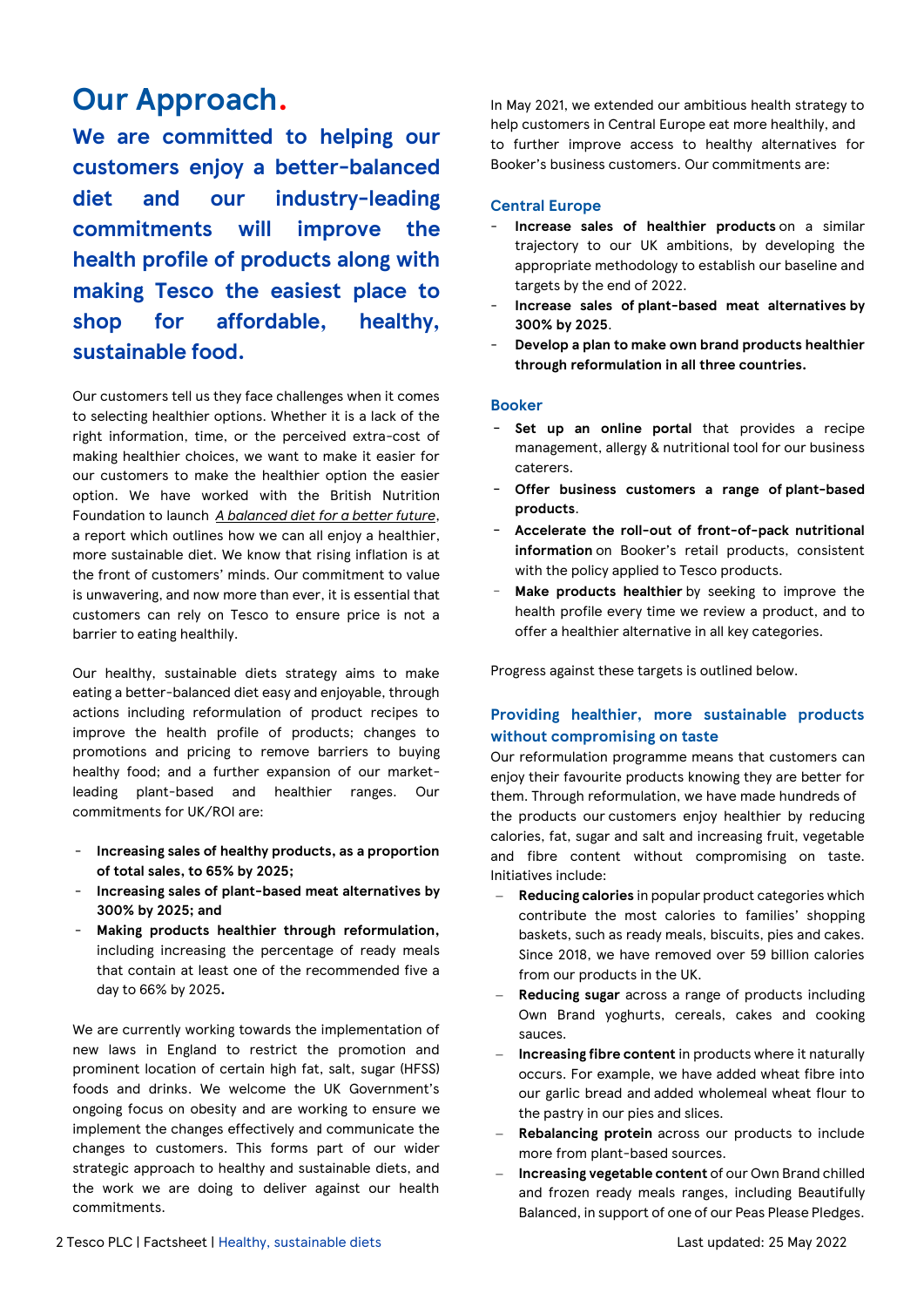In the UK, 52% of ready meals now contain at least one of the recommended five a day.

### **Removing barriers to help our customers make healthier, more sustainable choices**

Our customers say they struggle with having the inspiration and confidence to create tasty healthy meals. They are concerned their diets won't be nutritionally adequate if they switch towards a more plant-based diet. They're also worried about cost, especially with increasing pressure on family budgets. We are committed to removing barriers and making the healthy, sustainable option affordable, easy and enjoyable through helpful actions and advice, including:

- **Running healthy promotions,** including our 'Fresh 5' offer on five different fruit and vegetable products every two weeks. We also help customers to save money with 'Aldi Price Match' across fruit and veg.
- Providing clear nutrition information, through adoption of front of pack multiple traffic lights and Healthy Choice Logo where possible on our labels to help customers make informed choices for their dietary health.
- Improving in-store signage, helping customers to find snacking products under 100 calories in over 2,500 stores in the UK.
- Enhancing our 'Free from' range to ensure there are no barriers to food choices and that customers can make choices that better suit their dietary requirements.
- **Teaming up with Natasha Allergy Research Foundation** to raise awareness and funds during World Allergy Week. Since 2020 we have raised over £154,000.

### **Encouraging customers to make changes to their lifestyle and try healthier alternatives**

We want to inspire our customers to live a healthier, more sustainable lifestyle and give them the confidence to create healthy, nutritionally balanced meals that are both tasty and affordable. Initiatives include:

- Launching new ranges, as well as reviewing the prominence and the amount of space dedicated to healthier products in stores. In September 2021 we launched our 'Meat & Veg' range to help customers eat more veg and moderate their meat intake. Products in the range contain at least 30% veg and have no red traffic lights.
- **Holding health events** across the UK aimed at helping customers find affordable and easy ways to make their shopping basket healthier.
- **Including healthier lifestyle tips** and advice in our customer magazine.
- **Supporting** the Food Foundation [Peas Please Pledge](https://www.tescoplc.com/news/2017/tesco-pledges-to-back-british-farmers-and-help-people-eat-more-healthily/)**,**  to encourage customers to eat more vegetables.
- **- Working with our health ambassador**, Jamie Oliver, to create exciting recipes that help customers cook great value, healthier meals from scratch.
- **-** In August 2021, we launched Jamie Oliver Traybakes in over 400 stores. These **traybakes deliver at least 2 of the recommended 5 a day** and all have a 'healthy' health score.
- **- Encouraging customers to try plant-based meat alternatives** with new product launches in our Wicked Kitchen and Plant Chef ranges, including Wicked Kitchen Italian style meatballs and our Wicked Kitchen meal deal. Our plant-based ranges provide easy-toprepare and affordable plant-based alternatives to family favourite dishes.

#### **Read more about our plant-based products [here.](https://www.tescoplc.com/sustainability/planet/healthy-sustainable-diets/)**

### **Central Europe**

- In May 2022 we established our baseline of 49% of volume sales in 2021/22 coming from 'healthy' products as defined by the Tesco Health Score (see methodology below). We have set ourselves the target of **increasing sales of healthy products, as a proportion of total sales, to 53% by 2027**.
- In 2021 we **launched our own brand plant-based range** Plant Chef in Central Europe and we now have over 100 Plant Chef lines across the three countries.
- To date, we have focused our reformulation activity on products including jam, crisps and protein bars – **reducing sugar, salt and removing hydrogenated fats**. We will continue to develop our reformulation plan further as we align on delivering the newly set healthy products sales target.

#### **Booker**

- In September 2021, we **launched the Erudus portal**, a free online platform that helps our catering customers create their own recipes together with providing an ingredients list and nutritional table. All of our own brand data is now available on the platform alongside branded product data which is managed by our suppliers. This portal both supports Natasha's Law and calorie labelling requirements which became mandatory for some caterers from April 2022.
- We have **grown our range of plant-based options for customers,** including introducing some of the Wicked Kitchen range in retail, and in catering we have broadened our offer of plant-based options, merchandising them together in branch for an easier shopping trip.
- During 2021/22 we transitioned over 550 lines of Farm Fresh, Discover the Choice, Discover the Taste and Happy Shopper own brands across to Jacks. These **products all carry front of pack GDA/RIs** helping customer make informed choices.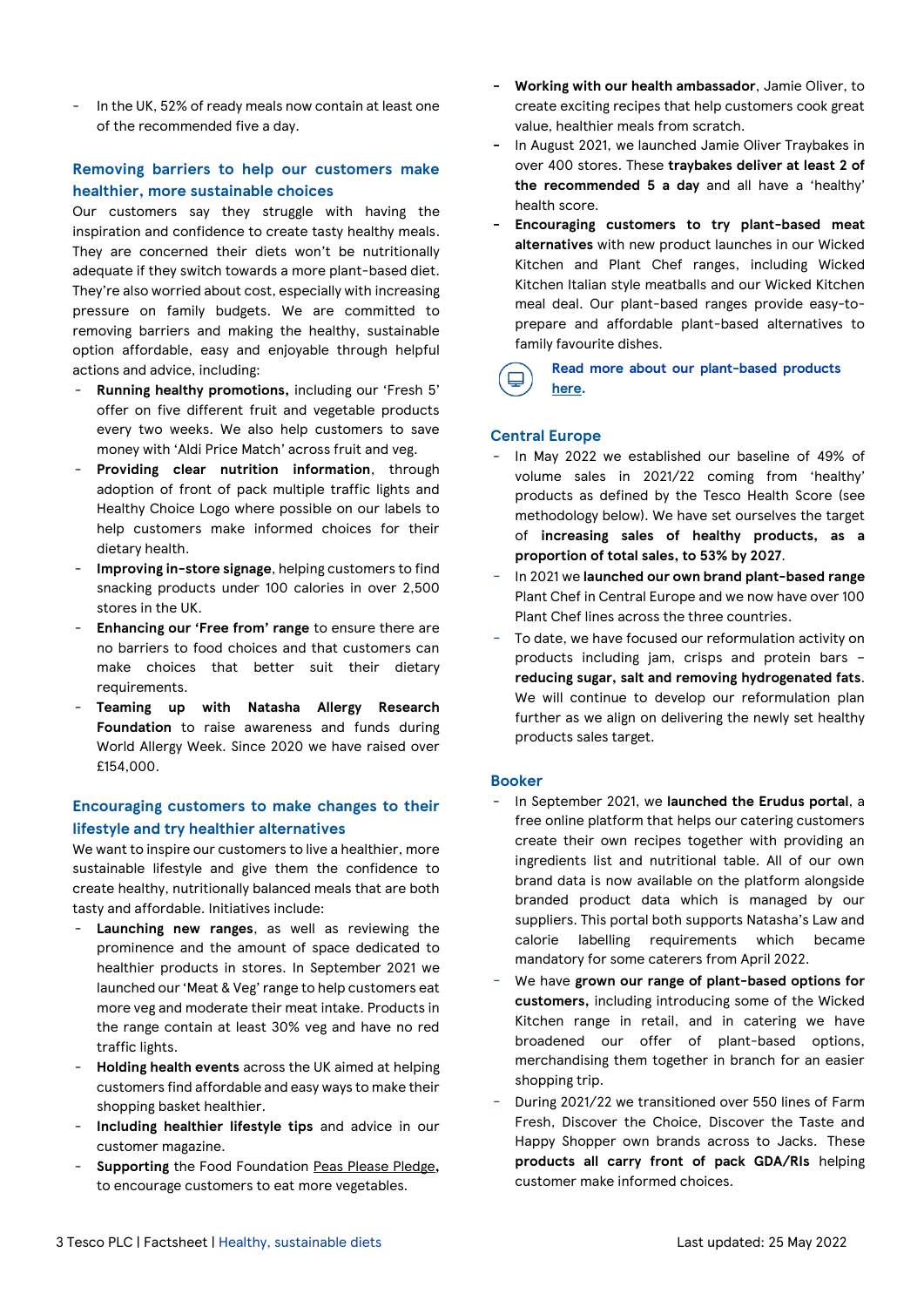### **Awards and Benchmarks**.

### **Peas Please Good Society Prize**

Our efforts to decrease inequities in accessing veg was recognised by The Food Foundation Peas Please 2021 Awards. We were the first Peas Please pledger to add £1 onto the government's Healthy Start voucher scheme, which provides money for fruit and veg and other essentials for eligible low-income families with young children across all of the four nations.

### **FAIRR**

The FAIRR Initiative is a collaborative investor network which works with institutional investors to define and address the material ESG issues linked to protein supply chains. In October 2021, FAIRR published the 'Appetite for Disruption: The Last Serving' report. For the second year, Tesco achieved 'Pioneer' status with a score of 86/100, and the best performing retailer.

### **Access to Nutrition Initiative UK Retailer Index**

Our approach to supporting customers to lead healthier lives with our healthy sustainable diets strategy was recognised in the 2022 ATNI UK Retailer Index where we ranked 1<sup>st</sup> retailer. Tesco was commended for our clear focus on nutrition and our strong reporting framework.





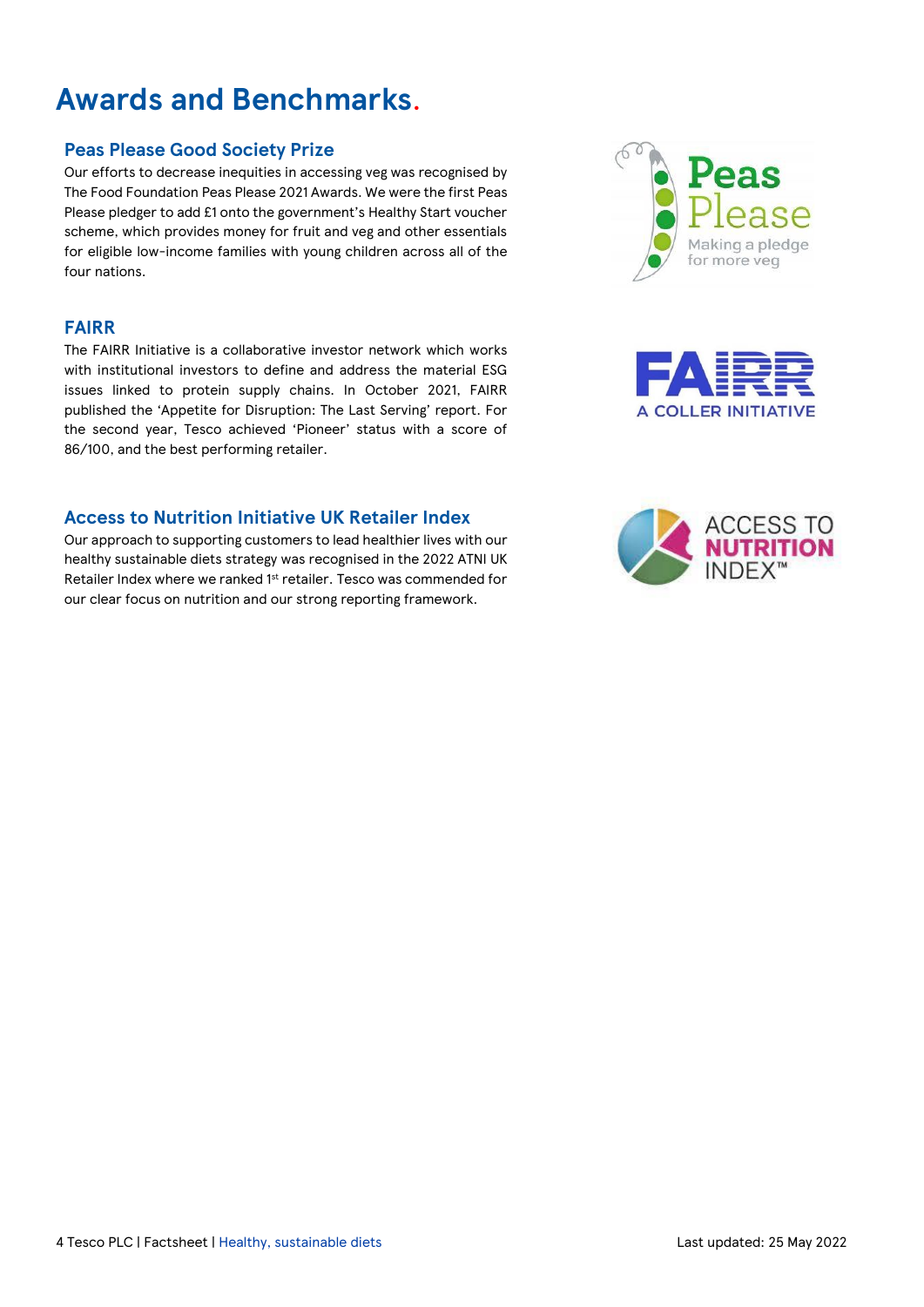### **Performance.**

| <b>Commitment</b>                                                                                                                               | <b>KPIs</b>                                                                                                                                                                      | 2018/19                                                                    | 2019/20                                                                   | 2020/21                                                                    | 2021/22                                                                                            |
|-------------------------------------------------------------------------------------------------------------------------------------------------|----------------------------------------------------------------------------------------------------------------------------------------------------------------------------------|----------------------------------------------------------------------------|---------------------------------------------------------------------------|----------------------------------------------------------------------------|----------------------------------------------------------------------------------------------------|
| To help UK/ROI<br>customers eat<br>more healthily by<br>increasing the<br>proportion of<br>sales of healthy<br>food to 65% by<br>2025           | Percentage of<br>volume sales from<br>products with a<br>healthy health<br>score in UK/ROI                                                                                       | N/A                                                                        | $58\%$                                                                    | $N/A*$                                                                     | 58% <sup>0(a)</sup>                                                                                |
| <b>To help CE</b><br>customers eat<br>more healthily by<br>increasing the<br>proportion of<br>sales of healthy<br>food to 53% by<br>2027        | Percentage of<br>volume sales from<br>products with a<br>healthy health<br>score in CE                                                                                           |                                                                            | N/A - New KPI and baseline introduced in<br>2021/22                       |                                                                            | Baseline = $49%$                                                                                   |
| To make<br>products<br>healthier<br>through<br>reformulation                                                                                    | Percentage point<br>change in volume<br>of key nutrients for<br>Tesco UK Own<br><b>Brand products</b><br>below/above Own<br><b>Brand volume</b><br>growth (vs 2015)<br>baseline) | Sugar: 3.6pps<br>below<br>Salt: 2.2pps<br>below<br>Fibre: 10.8pps<br>above | Sugar: 7.1pps<br>below<br>Salt: 4.3pps<br>below<br>Fibre: 8.7pps<br>above | Sugar: 7.8pps<br>below<br>Salt: 0.1pps<br>below<br>Fibre: 14.8pps<br>above | Sugar: 9.3pps below<br>Salt: 6.1pps below <sup>(b)</sup><br>Fibre: 11.4pps<br>above <sup>(b)</sup> |
| <b>Encouraging</b><br>customers to eat<br>more sustainably<br>by increasing<br>sales of plant-<br>based meat<br>alternatives by<br>300% by 2025 | Percentage growth<br>in plant-based<br>meat alternatives<br>in the UK (vs 2018<br>baseline)                                                                                      | N/A                                                                        | N/A                                                                       | 96%                                                                        | 130%                                                                                               |

◊ Deloitte LLP was engaged to provide independent limited assurance over the selected health data highlighted in this report with a ◊ using the assurance standard ISAE 3000. Deloitte has issued an unqualified opinion over the selected data. Deloitte's full assurance statement is available at: [www.tescoplc.com/sustainability/reporting-hub](http://www.tescoplc.com/sustainability/reporting-hub)

\* We did not report the proportion of sales in UK/ROI from products with a healthy health score in 2020/21 due to COVID-19 impacts disrupting normal shopping behaviour.

- (a) The proportion of volume sales from products with a 'healthy' health score did not improve vs 2019/20 performance due to challenges on mix with the temporary consolidation of ranges to support availability throughout the industry supply chain issues and with more customers eating at home, we have seen some of the less healthy choices transfer from restaurants into retailers. Despite this, in the year to December 2021, Tesco outperformed the wider grocery sector on improving the percentage sales change year on year (Kantar World Panel) for foods high in saturated fat, sugar and salt (HFSS).
- (b) We continued to perform strongly on our KPI for volume change of key nutrients (sugar, salt, fibre) compared to Own Brand volume growth. Sugar and salt volume tracked 9.3pps below and 6.1pps below Own Brand volume growth respectively, driven by customer shopping behaviour alongside our reformulation activity. Fibre was 11.4pps above Own Brand volume growth, albeit this is a slight decline on 2020/21 performance which was heavily impacted by COVID-19 and pandemic related purchasing behaviour which saw customers purchasing more fresh and tinned fruit/veg and pulses.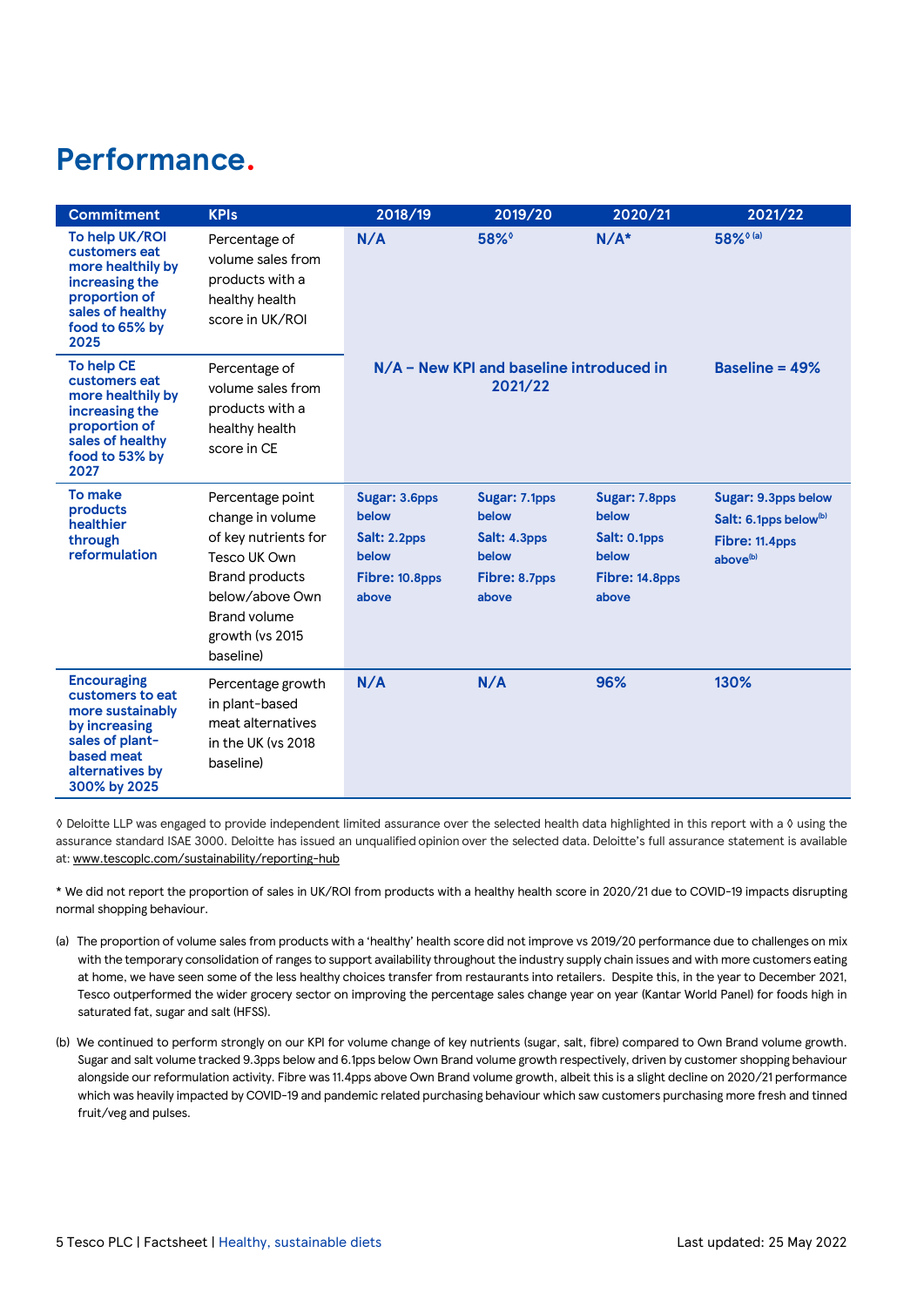### **Protein Disclosure.**

In line with the UK Eatwell guide, which recommends a balance of protein sources that includes more plants, we have committed to reporting the sales of plant-based proteins as a percentage of overall protein sales every year to track progress. In 2021, we were the first retailer to share this information publicly. Our methodology has been recommended as gold standard for the retail sector by WWF in their [protein disclosure industry guidance.](https://www.wwf.org.uk/sites/default/files/2022-03/Protein-Disclosure-Guide.pdf)

|                                                         | <b>Protein type</b> | 2020/21 | 2021/22 |
|---------------------------------------------------------|---------------------|---------|---------|
| <b>Proportion of protein</b><br>sales for food and soft | Plant               | 12%     | 12%     |
| drink product categories<br>in the UK                   | Fish                | 7%      | 7%      |
|                                                         | Meat and egg        | 81%     | 81%     |

|                                                              | <b>Protein type</b> | 2020/21 | 2021/22 |
|--------------------------------------------------------------|---------------------|---------|---------|
| <b>Tesco dairy category sales</b><br>for food and soft drink | Dairv               | 95%     | 95%     |
| products in the UK                                           | Dairy alternatives  | 5%      | 5%      |

Our protein split has remained unchanged since 2020/21. This can be linked to the challenges on mix with the temporary consolidation of ranges to support availability throughout the industry supply chain issues, combined with customer purchasing behaviour.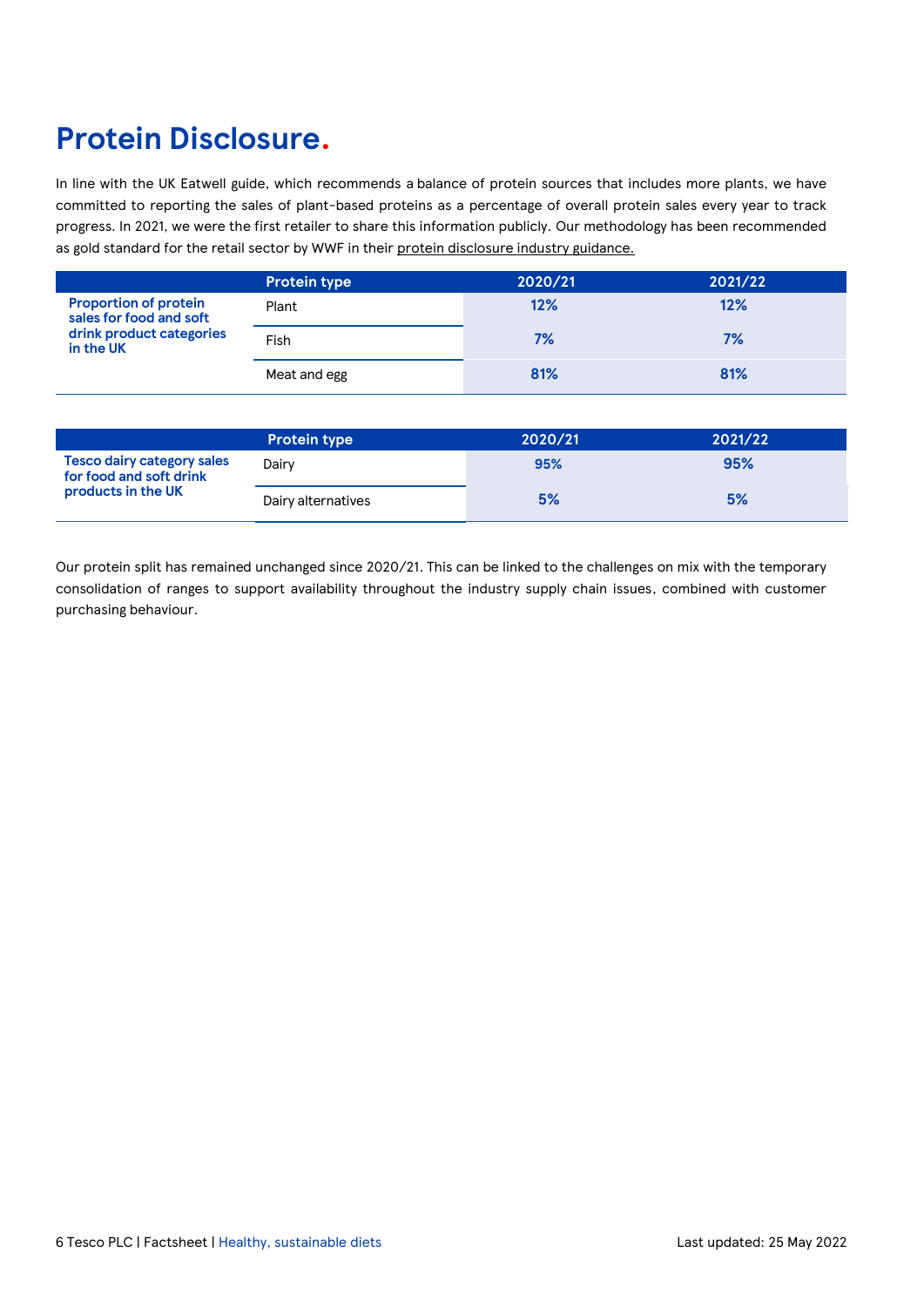### **Methodologies.**

### **Percentage of volume sales from products with a 'healthy' health score**

The Tesco health score is broadly based on the UK Government's 2004/5 Nutrient Profiling Model (NPM). The Tesco health score is calculated for all retail food and soft drink categories by totalling the nutritional points provided by energy, saturated fat, sugar and salt (known in the model as 'A points') and deducting the nutritional points provided by fruit and vegetable content, fibre and protein ('C points'). Sales are weighted to determine the percentage of total units sold which have a 'healthy' health score. A product is defined as healthy where a food scores 63 and above, or a drink scores 69 and above. These thresholds are a direct translation of the NPM thresholds for a non-HFSS (high fat salt sugar) product. This applies to branded and own brand products.

The data covers all retail food and soft drink categories in our UK and ROI business (excluding Booker and subsidiaries such as One Stop) and Central Europe. The following product categories are excluded: household, pet care, health and wellness, baby, beauty, beers, wines and spirits.

### **Percentage point change in volume of key nutrients for Tesco Own Brand products below/above Own Brand volume growth (vs 2015 baseline)**

The sales weighted average growth in nutrient level for sugar, salt and fibre is compared to the sales volume growth for Tesco food and drinks to calculate the percentage point change. The data covers all retail food and soft drink categories in our UK and ROI business (excluding Booker and subsidiaries such as One Stop). The following product categories are excluded: household, pet care, health and wellness, baby, beauty, beers, wines and spirits.

### **Percentage growth in plant-based meat alternatives (vs 2018 baseline) in the UK/ROI**

Percentage increase in sales value for plant-based meat alternatives. Plant-based meat alternatives are defined as meat alternatives in Frozen and Chilled Prepared food, including ready meals and lunch pots. This data covers products in our UK and ROI business (excluding Booker and One Stop).

### **Protein disclosure**

Data on dairy and non-dairy proteins is currently collated differently and we apply different methodologies:

For non-dairy proteins, the figure is calculated at ingredient level, where the volume of protein in a product is multiplied by sales volume (tonnes) for Own Brand food and drink product categories, including whole protein products as well as the protein ingredient element of a composite product (see definitions).

For dairy, the data is calculated on sales volume (tonnes) of Tesco UK dairy category products only (branded and Own Brand). Product weights have been combined for a total sum; for example, 1kg of milk is equivalent to 1kg of cheese.

### Definitions:

**Plant:** refers to protein ingredients from plant-based sources, including beans, lentils, mycoprotein, soya etc. Also includes the plant protein ingredients in a composite product, e.g. chickpeas in houmous.

**Fish:** refers to protein ingredients from fish and shellfish, including whole fish, fish portions, mussels, salmon, prawns etc. Also includes the fish protein ingredients in a composite product, e.g. cod in fish fingers

**Meat and egg:** refers to protein ingredients from meat and egg sources, including pork, beef, chicken etc. Also includes meat and egg protein ingredients in composite products, e.g. pork in a sausage, egg in a quiche.

### **Assurance.**

Deloitte LLP was engaged to provide independent limited assurance over the selected health data highlighted in this report with a ◊ using the assurance standard ISAE 3000. Deloitte has issued an unqualified opinion over the selected data. Deloitte's full assurance statement is available at: [www.tescoplc.com/sustainability/reporting](http://www.tescoplc.com/sustainability/reporting-hub)[hub](http://www.tescoplc.com/sustainability/reporting-hub)

### **Looking ahead.**

In 2021 we announced our new healthy sustainable diets strategy. The strategy includes several commitments and targets aimed at helping customers, across all our markets, to eat more healthily with the aim of making Tesco the easiest place for customers to shop for affordable, healthy, sustainable food.

### **Commitments and Targets**

- Increasing sales of healthy products, as a proportion of total sales, to 65% by 2025 in UK/ROI and to 53% in CE by 2027.
- Increasing sales of plant-based meat alternatives by 300% by 2025 in UK/ROI and CE.
- Making products healthier through reformulation in UK/ROI, CE and Booker.
- Offering Booker business customers a range of plant-based products.
- Continuing the roll out of front of pack nutritional information on Booker's retail products.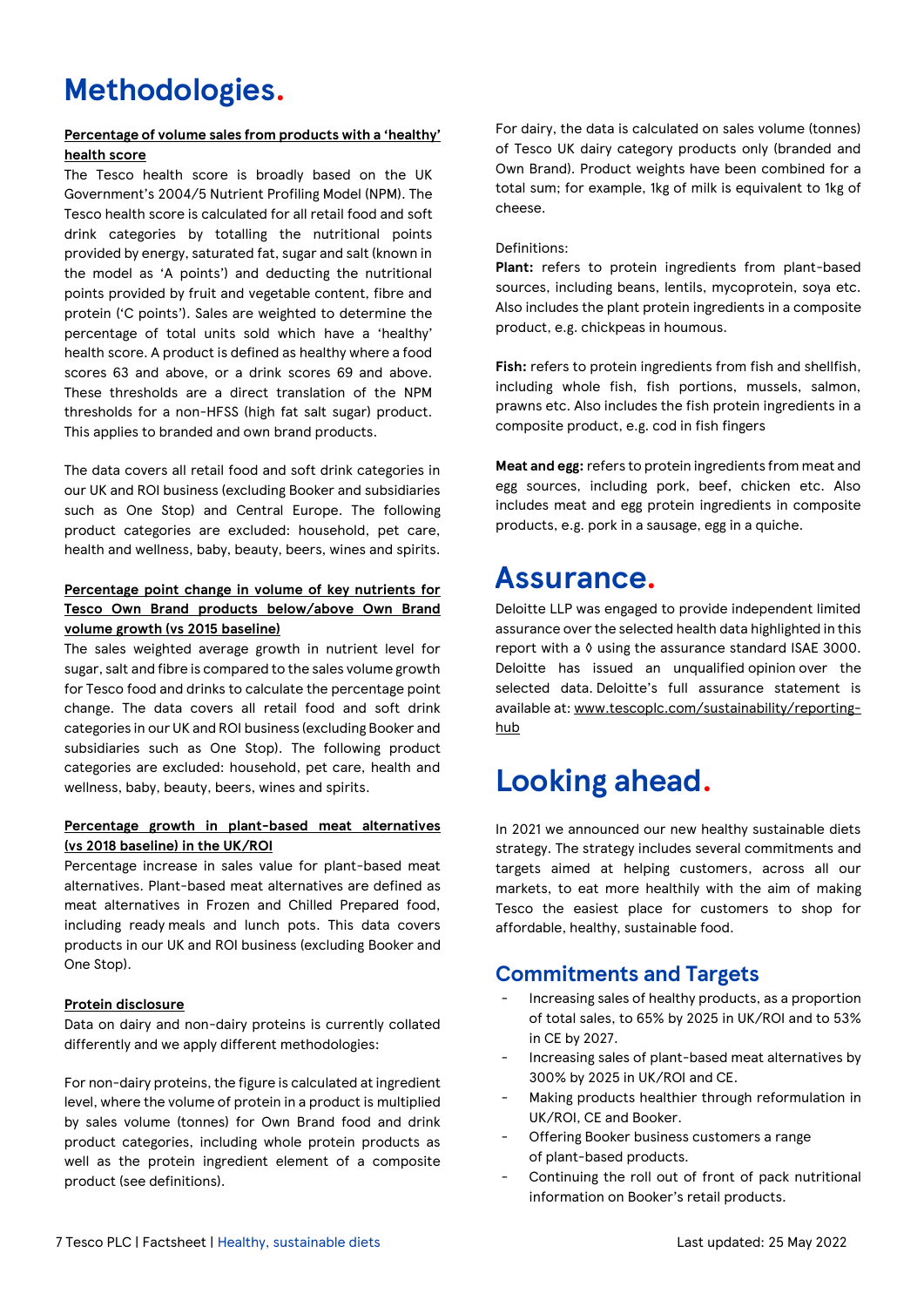### **Read more about our approach**

[Healthier diets](https://www.tescoplc.com/sustainability/planet/healthy-sustainable-diets/)

[Plant-based food innovations](https://www.tescoplc.com/sustainability/planet/healthy-sustainable-diets/)

### **Reports**

A Balanced Diet for A Better Future Report

### **Policies**

[Age Restricted Products Policy](https://www.tescoplc.com/sustainability/documents/policies/responsible-retailing-of-alcohol-tobacco/)